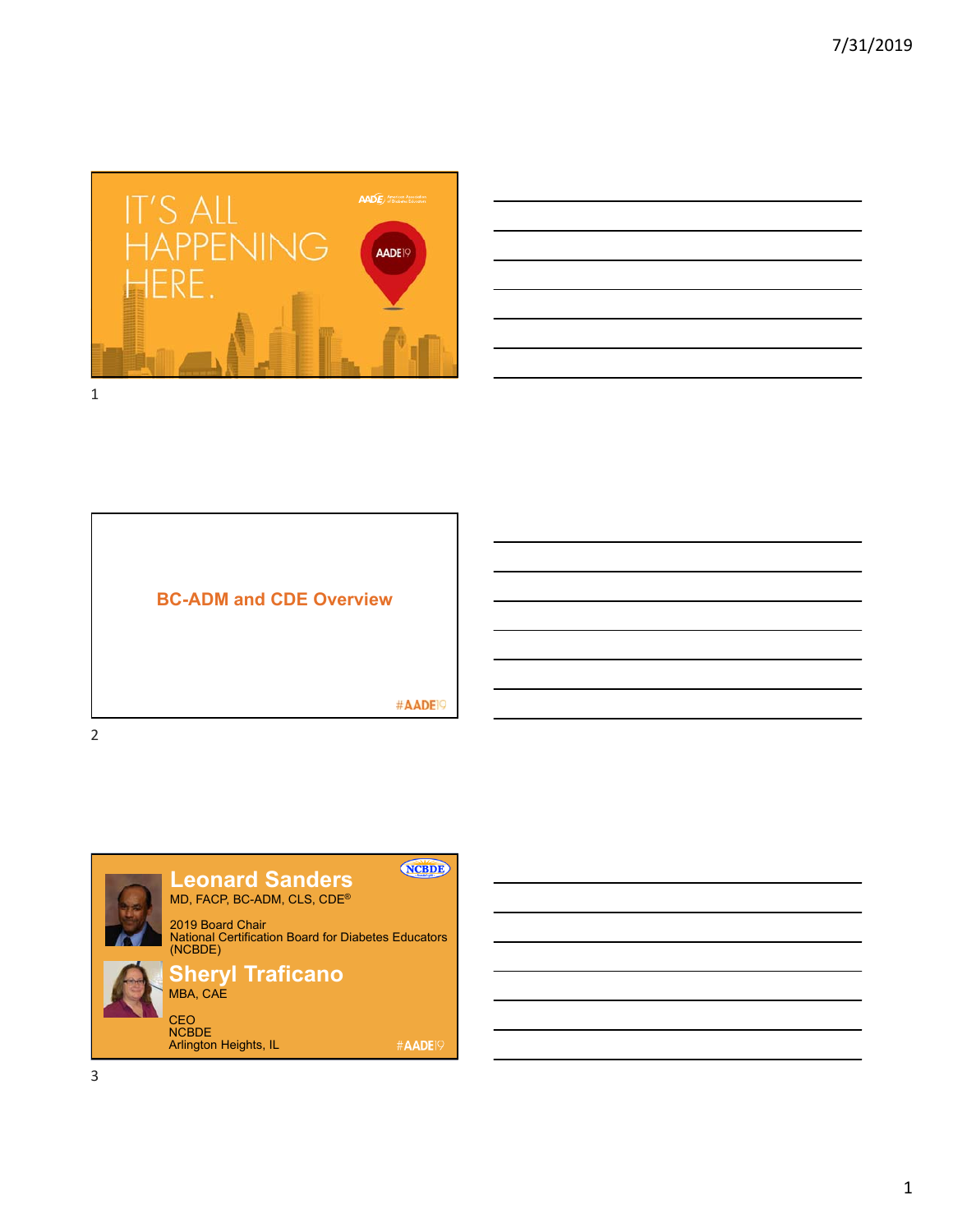

## **Melissa Young** Pharm.D., CDE, BC-ADM

Clinical Pharmacy Specialist VA Office of Rural Health Bone Health Team

Salt Lake City, UT

#AADE<sup>19</sup>

4

# **Disclosure to Participants**

- Notice of Requirements For Successful Completion
- Please refer to learning goals and objectives<br>
Learners must attend the full activity and complete the evaluation in order to claim continuing<br>
Conflict of Interest (COI)) and Financial Relationship Disclosures:<br>
P
	-
	-
	-
	-
- Off-Label Use:<br>– Participants will be notified by speakers to any product used for a purpose other than for which it was approved by the<br>Food and Drug Administration.

#AADE<sup>19</sup>

5

# **Objectives**

- Explain the difference between the BC-ADM and CDE® eligibility requirements.
- Describe study and test taking tips for exam preparation.
- Differentiate the renewal criteria for each certification.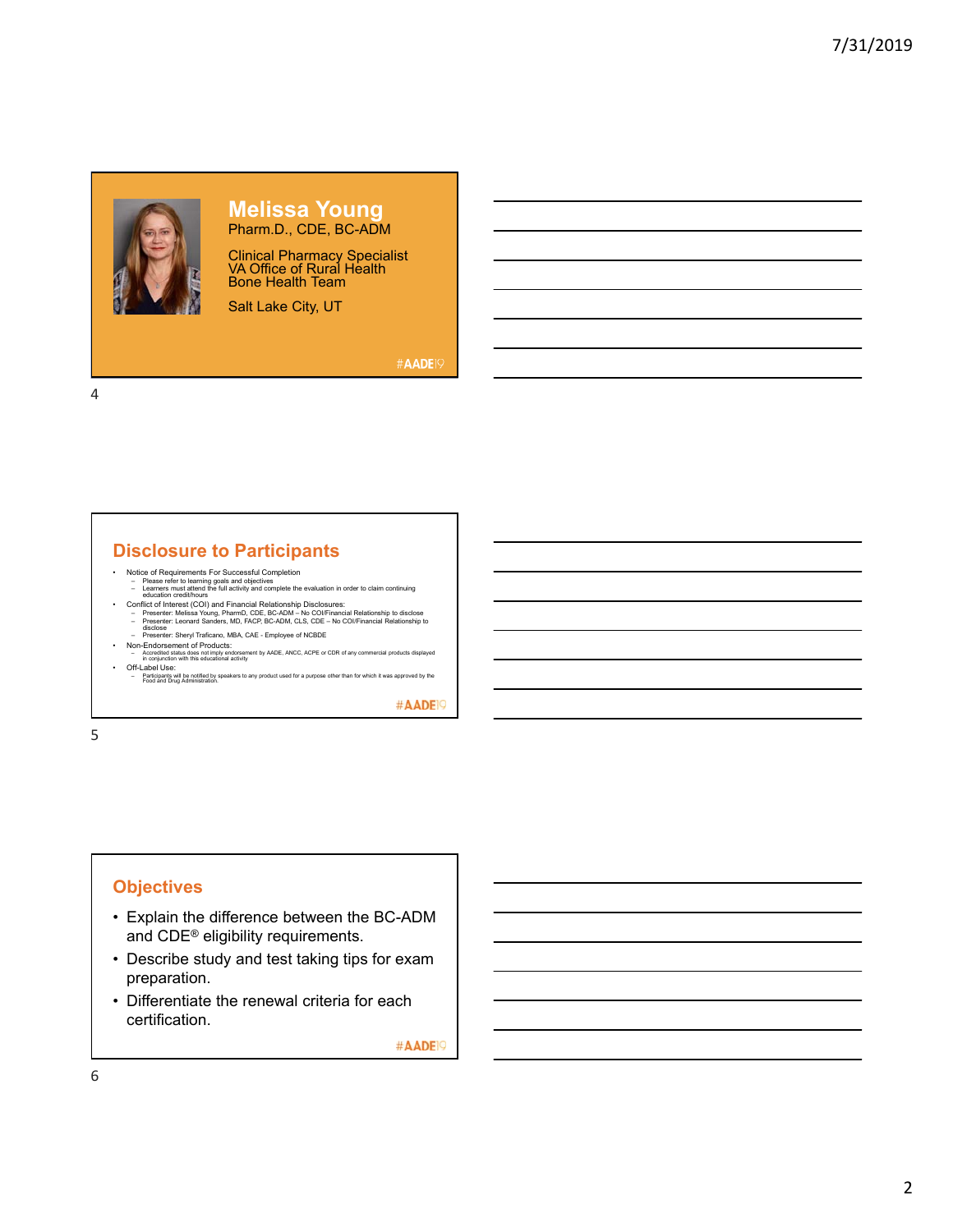## **BC-ADM Overview: History**

In 2001, Collaboration between AADE & ANCC:

- Development of advanced-practice nursing credential with a specialty in diabetes
- Original Candidates: – Clinical nurse specialists, NP's, RD's', Pharmacists
- 2010: AADE became sole owner of BC-ADM
- 2012: MD/DO's, PA's added as candidates

#AADE<sup>19</sup>

7

# **BC-ADM Overview: What's Happening?**

- Recently...
- 2018: Item writing / new test form Dec. 2018
- Currently…**1210 BC-ADM's**
	- ~ 200 test takers per year (100 per June/Dec. test windows)
	- $-$  Pass Rate  $\sim$  70%
- Upcoming…
	- Early 2020: Role Delineation Study

#AADE<sup>19</sup>

#AADE<sup>19</sup>

8

## **Functions of the BC-ADM**

- The BC-ADM skillfully manages complex needs, and assists people with diabetes (PWD) with therapeutic problem-solving. Within their<br>scope of practice, healthcare professionals with a BC-ADM<br>certification may perform the following functions:
	- Adjust medications
	- Treat and monitor acute and chronic complications and
	- comorbidities
- Counsel PWDs on lifestyle modifications • Address psychosocial issues
- Participate in research and mentoring

Handbook Info: http://castleworldwide.com/aade/AppSystem/6/Public/Resource/AADE\_Candidate\_Handbook.pdf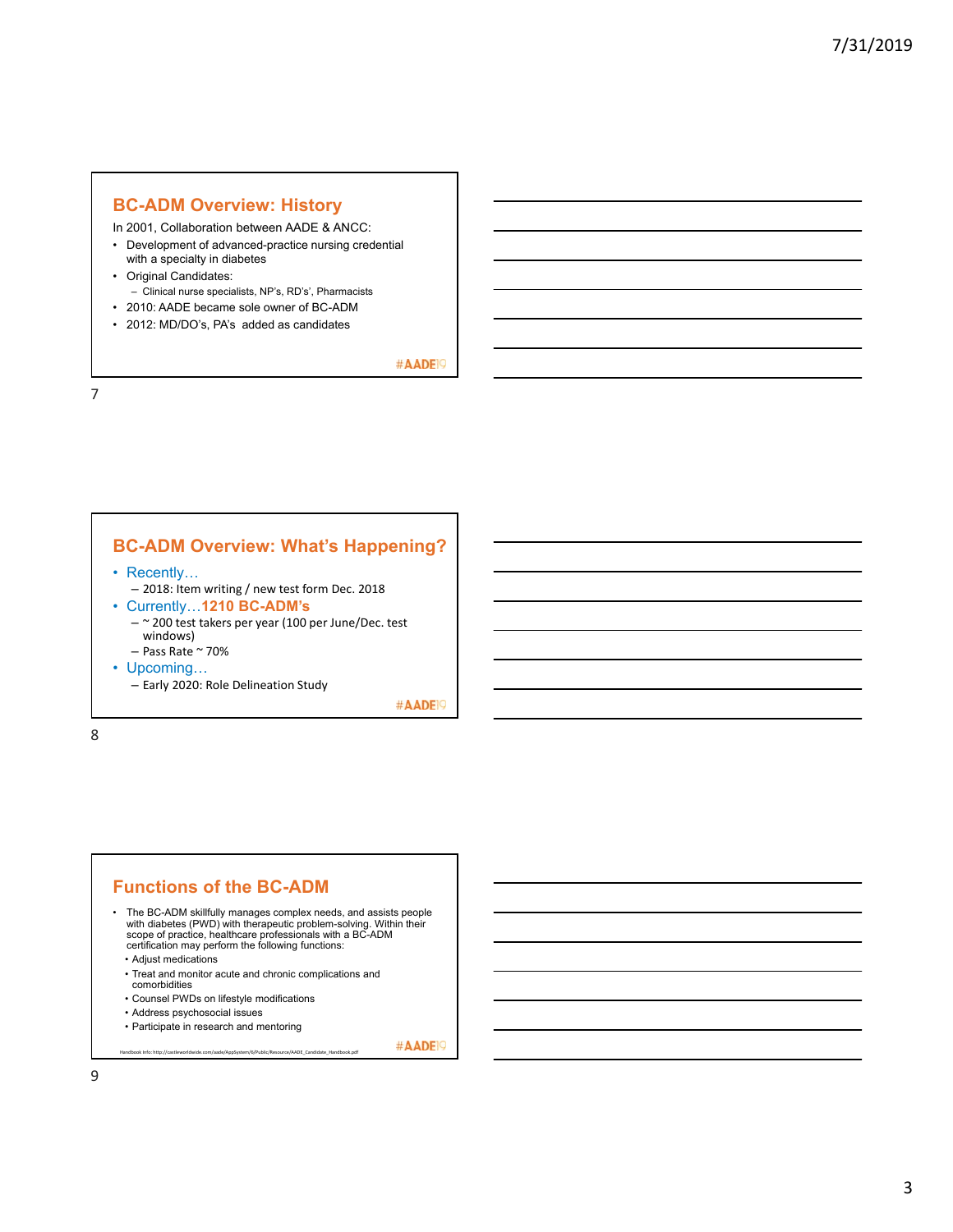| Eligibility<br><b>Criteria</b> | <b>Registered Nurse</b><br><b>Includes NP's, CNS's</b>                                                                          | <b>Registered</b><br><b>Dietitian</b>                                                                                                                                                                                                                                                                                                                                                                                                | <b>Pharmacist</b>                                                                                                         | Physician<br><b>Assistant</b>                                                                                             | Physician                                           |
|--------------------------------|---------------------------------------------------------------------------------------------------------------------------------|--------------------------------------------------------------------------------------------------------------------------------------------------------------------------------------------------------------------------------------------------------------------------------------------------------------------------------------------------------------------------------------------------------------------------------------|---------------------------------------------------------------------------------------------------------------------------|---------------------------------------------------------------------------------------------------------------------------|-----------------------------------------------------|
| <b>Licenses/Registration</b>   | Current, active RN<br>license                                                                                                   | Current, active<br>dietitian<br>registration<br>(RD/RDN)                                                                                                                                                                                                                                                                                                                                                                             | Current, active<br>pharmacist<br>registration/<br>licensure<br>Pharm D or RPh. MS                                         | Current active<br>physician assistant<br>license                                                                          | Current active<br>MD/DO license                     |
| <b>Advanced Degree</b>         | Specific discipline's<br>degree. Master's or<br>higher degree in a<br>relevant clinical.<br>educational, or<br>management areas | Specific discipline's<br>degree. RD's with<br>a Master's or<br>higher degree in a<br>relevant clinical.<br>educational, or<br>management                                                                                                                                                                                                                                                                                             | Specific discipline's<br>degree. Master's or<br>higher degree in a<br>relevant clinical.<br>educational, or<br>management | Specific discipline's<br>degree, Master's<br>or higher degree in<br>a relevant clinical.<br>educational, or<br>management | Specific<br>discipline's<br>degree.<br>MD/DO degree |
| <b>Experience</b>              |                                                                                                                                 | 500 clinical practice hours within 48 months prior to taking certification<br>examination. (Clinical hours must be after relevant licensure and advanced degree was obtained)                                                                                                                                                                                                                                                        |                                                                                                                           |                                                                                                                           |                                                     |
| <b>Level of Practice</b>       |                                                                                                                                 | Skillfully manages complex patient needs and assists patients with therapeutic problem-solving. Within<br>their discipline's scope of practice, healthcare professionals who hold the BC-ADM certification adjust<br>medications, treat and monitor acute and chronic complications and other comorbidities, counsel patients<br>on lifestyle modifications, address psychosocial issues, and participate in research and mentoring. |                                                                                                                           |                                                                                                                           |                                                     |



11



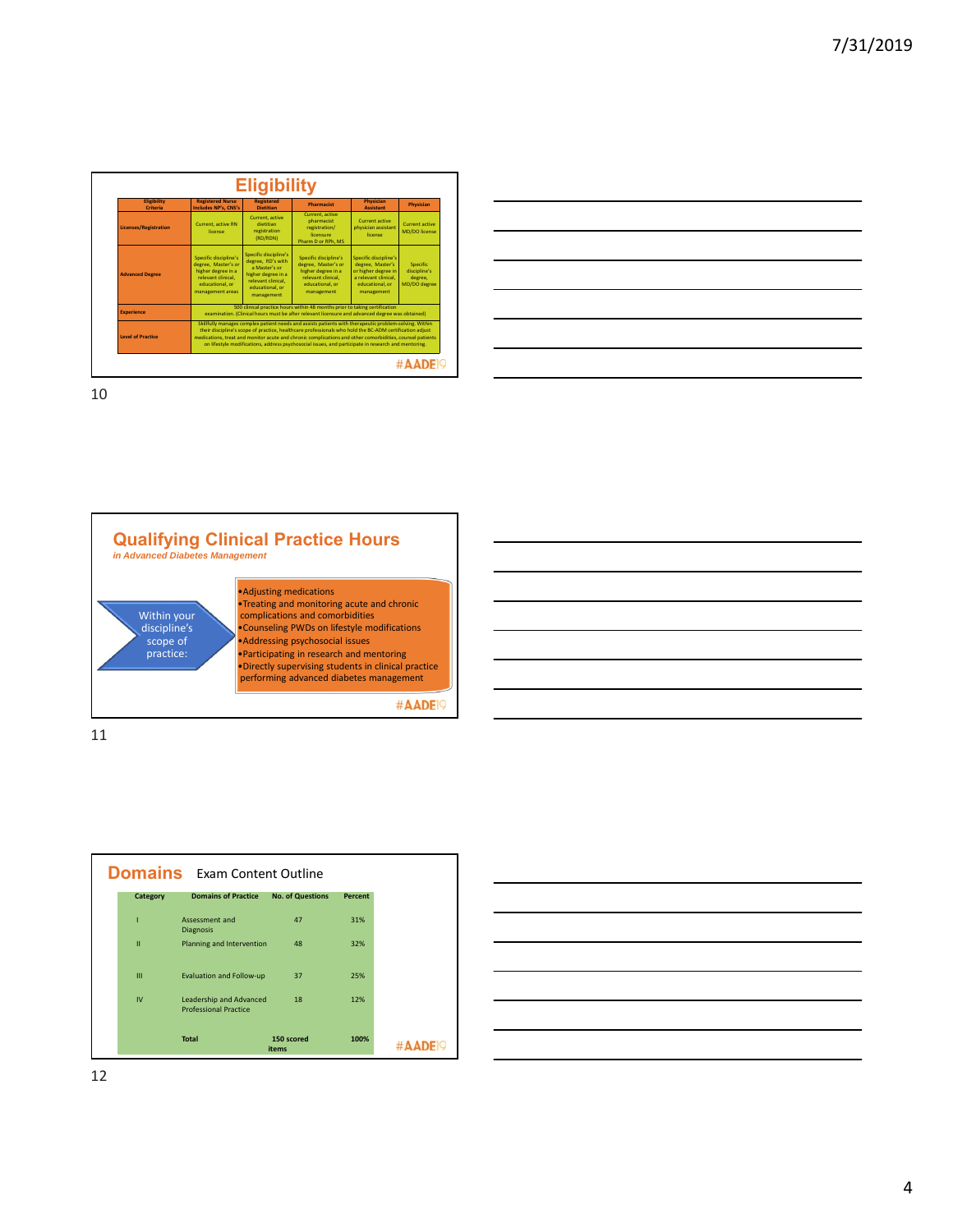



# **Certified Diabetes Educator® (CDE®) Overview**

National Certification Board for Diabetes Educators (NCBDE)

#AADE<sup>19</sup>

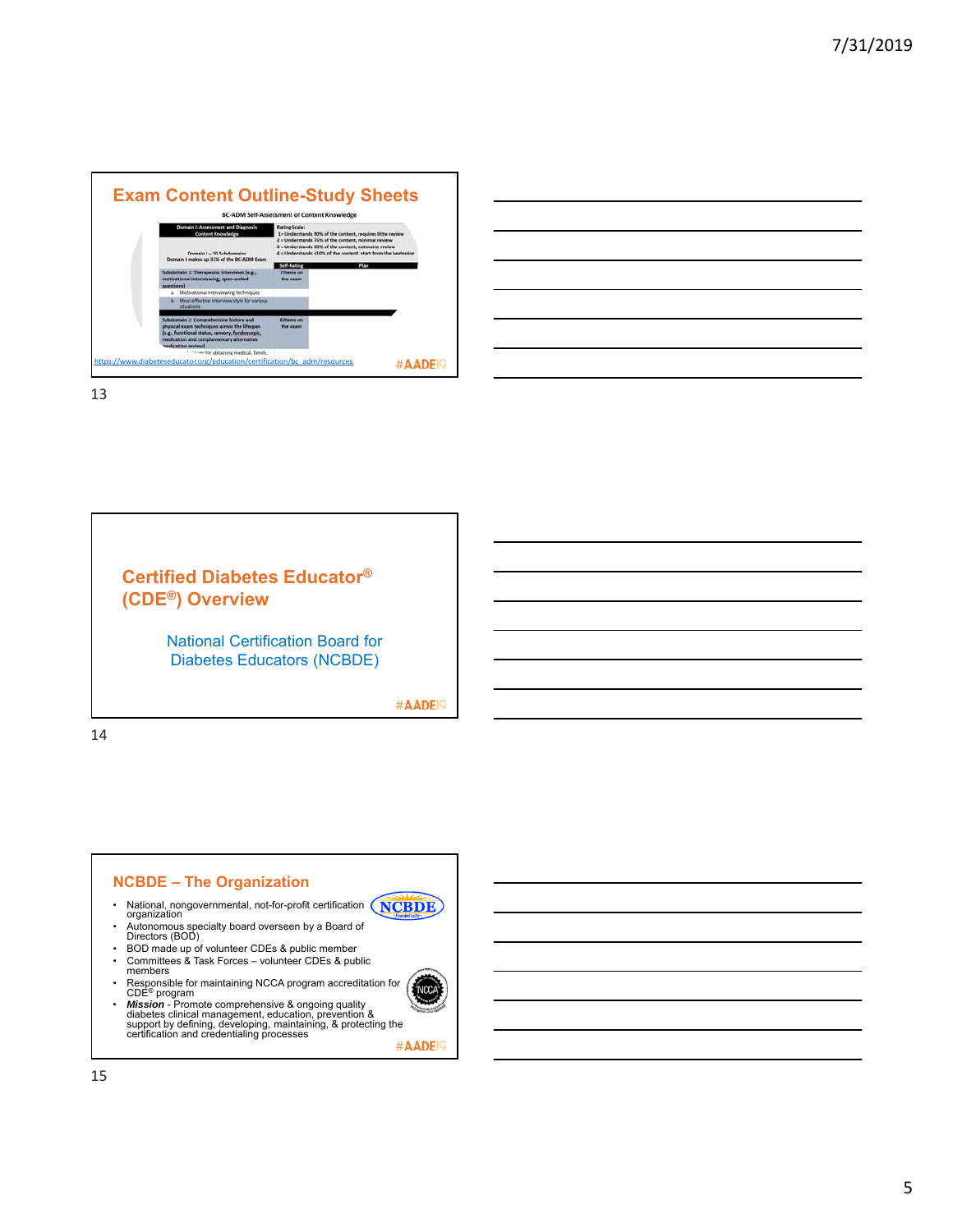## **Certified Diabetes Educator® (CDE®) Program**

- A CDE® is a health professional who:
- possesses comprehensive knowledge of and experience in diabetes prevention, prediabetes, and diabetes management
- 
- educates, supports, and advocates for people affected by diabetes,<br>addressing the stages of diabetes throughout the lifespan<br>promotes self-management to achieve individualized behavioral and<br>treatment goals that reduce r



#AADE<sup>19</sup>





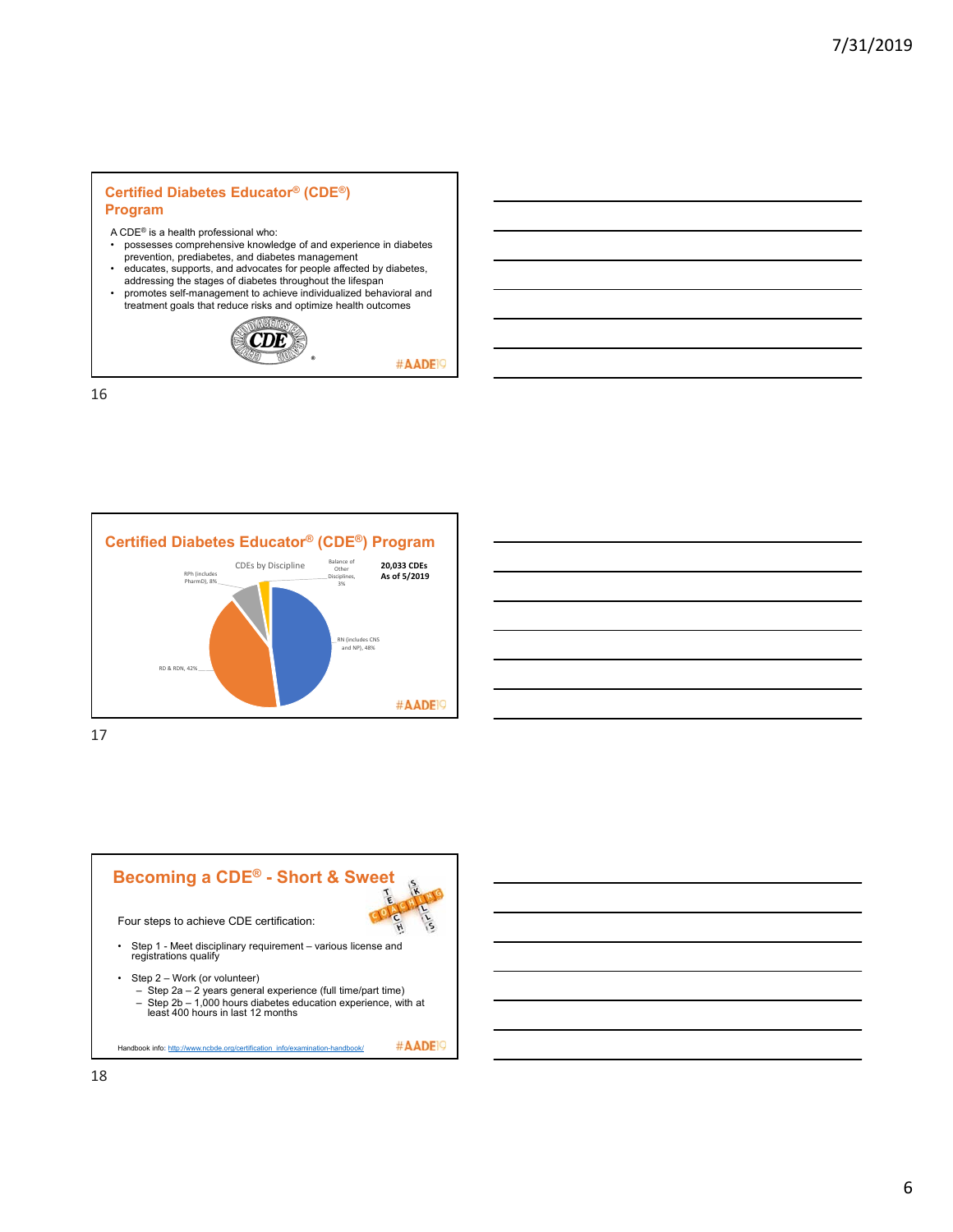

|  |  | <b>Exam Content Outline - CDE<sup>®</sup> Program</b> |
|--|--|-------------------------------------------------------|
|--|--|-------------------------------------------------------|

| <b>Category</b>              | <b>Domain</b>                                                              | No. of<br><b>Questions/Percent</b> |
|------------------------------|----------------------------------------------------------------------------|------------------------------------|
|                              | Assessment                                                                 | 59 (34% scored)                    |
| $\mathbf{I}$                 | Intervention                                                               | 88 (50%)                           |
| $\mathbf{III}$               | Disease Management                                                         | 28 (16%)                           |
| <b>Total Scored Items</b>    |                                                                            | 175 (100%)                         |
|                              | <b>Pre-test Unscored Items</b>                                             | 25 (any above<br>category)         |
| <b>Exam Content Outline:</b> | https://www.ncbde.org/assets/1/7/Examination Content Outline 1July2019.pdf |                                    |

| Category/<br><b>Section</b> | <b>Domain</b>                                                                                                                                                                                 | Number of<br>Questions (% of<br><b>Scored Items)</b> |
|-----------------------------|-----------------------------------------------------------------------------------------------------------------------------------------------------------------------------------------------|------------------------------------------------------|
| $\overline{A}$              | Assess Learning                                                                                                                                                                               | 19 (11%)                                             |
| IB.                         | Assess Health and Psychosocial Status                                                                                                                                                         | 19 (11%)                                             |
| $\overline{C}$              | Assess Knowledge and Self-Management Practices                                                                                                                                                | 21 (12%)                                             |
| II A                        | Collaborate with Individual/Family/Caregiver/Health Care Team<br>to Develop:<br>· Individualized education plan based on assessment<br>Instructional methods<br>• Goals for lifestyle changes | 18 (10%)                                             |
| II <sub>B</sub>             | Educate Based on Individualized Care Strategies                                                                                                                                               | 35 (20%)                                             |
| ILC.                        | Evaluate, Revise, and Document                                                                                                                                                                | 26 (15%)                                             |
| II.D.                       | Referral, Support, and Follow-Up                                                                                                                                                              | 9(5%)                                                |
| III A                       | <b>Education Services Standards</b>                                                                                                                                                           | 8(5%)                                                |
| III B                       | Clinical Practice                                                                                                                                                                             | 18 (10%)                                             |
| III C                       | <b>Diabetes Advocacy</b>                                                                                                                                                                      | 2(1%)                                                |

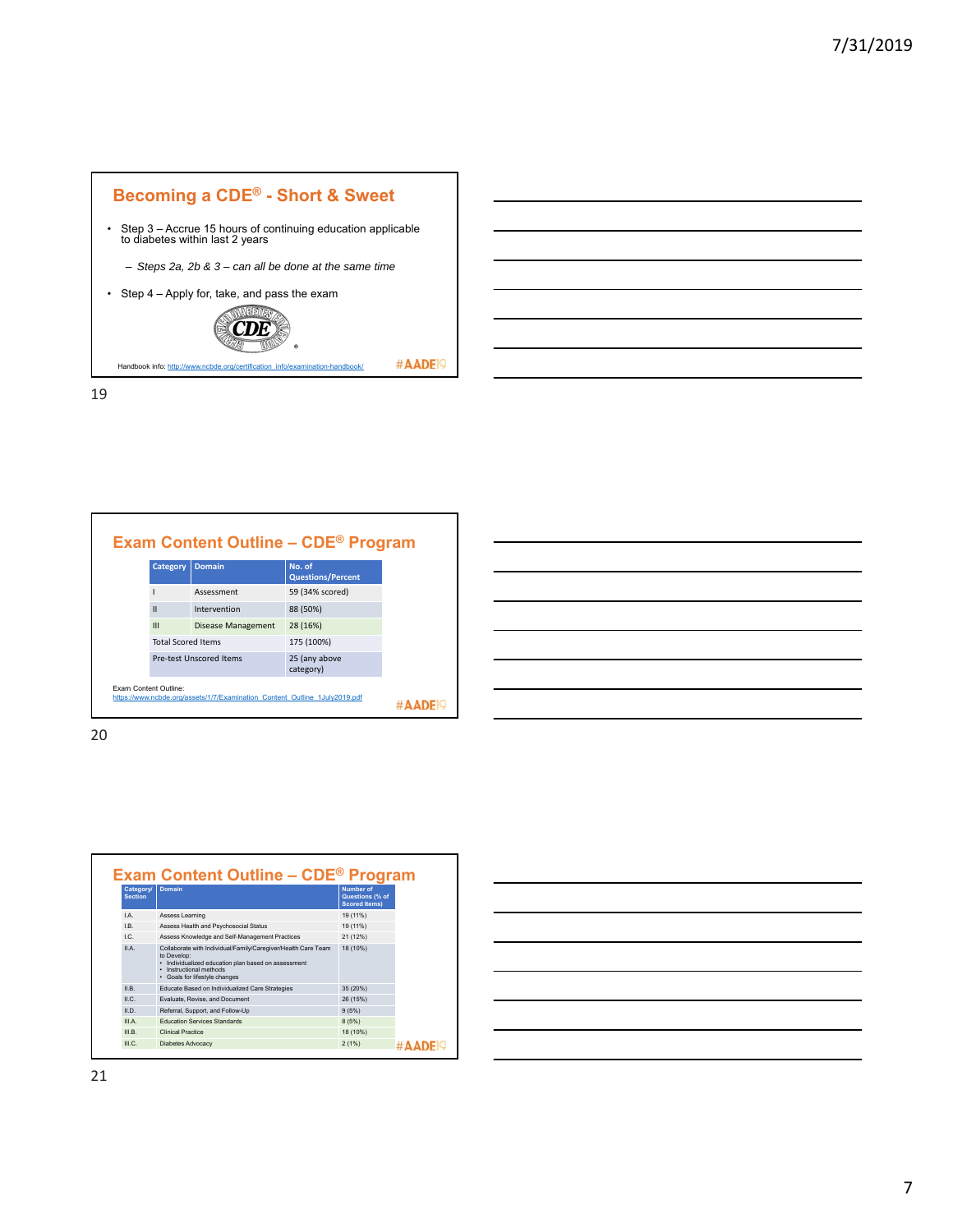# **Studying For and Taking the Exam**



#AADE<sup>19</sup>

22

# **Test Preparation**

- Develop study plan
- Know amount of content
- Develop time line
- Organize content
- Prioritize content on your strengths and weaknesses
- Study in short bursts
- Take breaks

#AADE<sup>19</sup>

#AADE<sup>19</sup>

23

# **Prep Tips**

- Review Exam Content Outline (ECO)
- Responsible for knowledge over all of ECO
- Consider your population be sure to study aspects of the ECO outside of that profile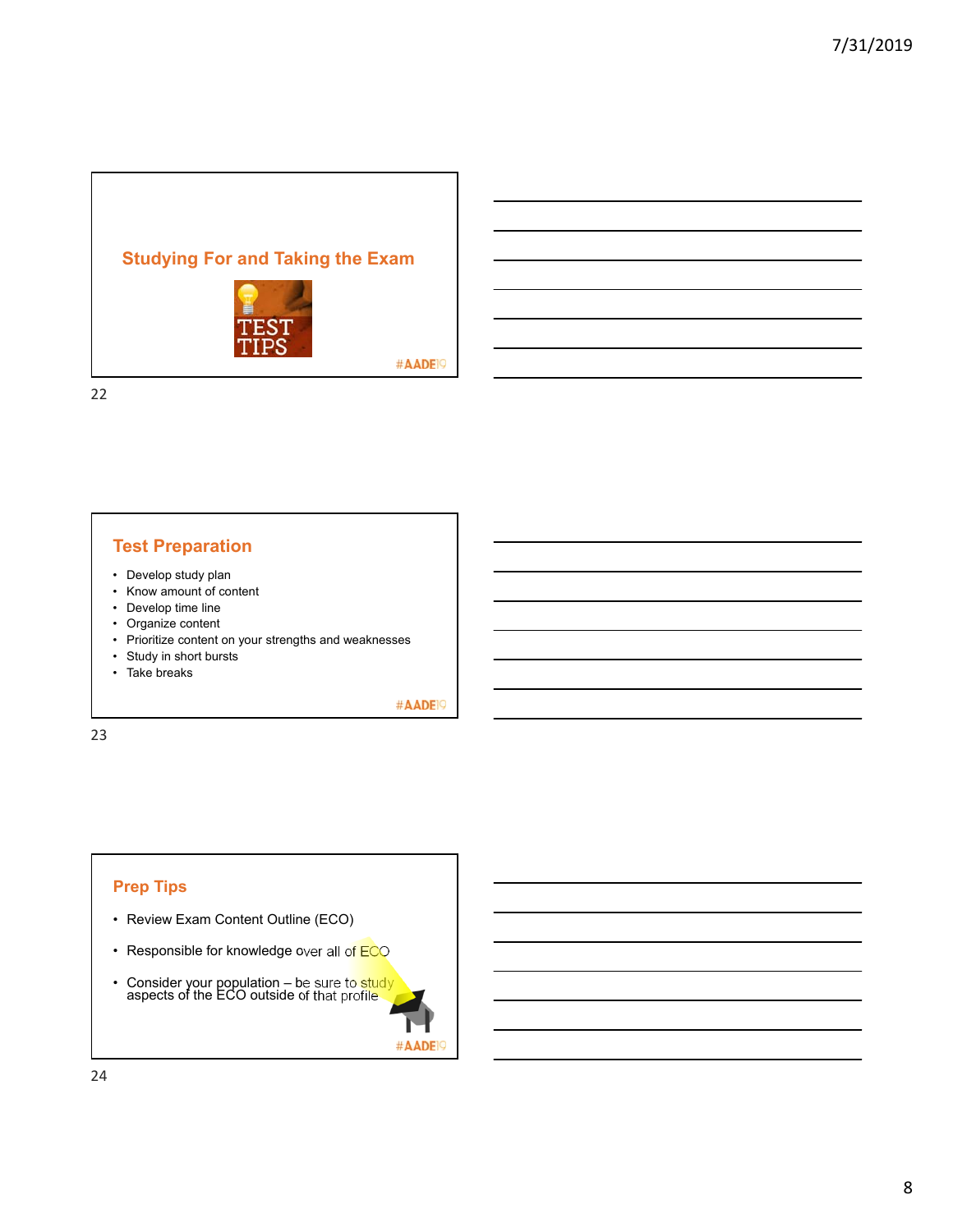## **Prep Tips**

- Review Handbook information on studying for the exam and references
- Check around for other resources e.g., continuing education activities, review courses and materials



• Consider forming a study group

#AADE

25



26

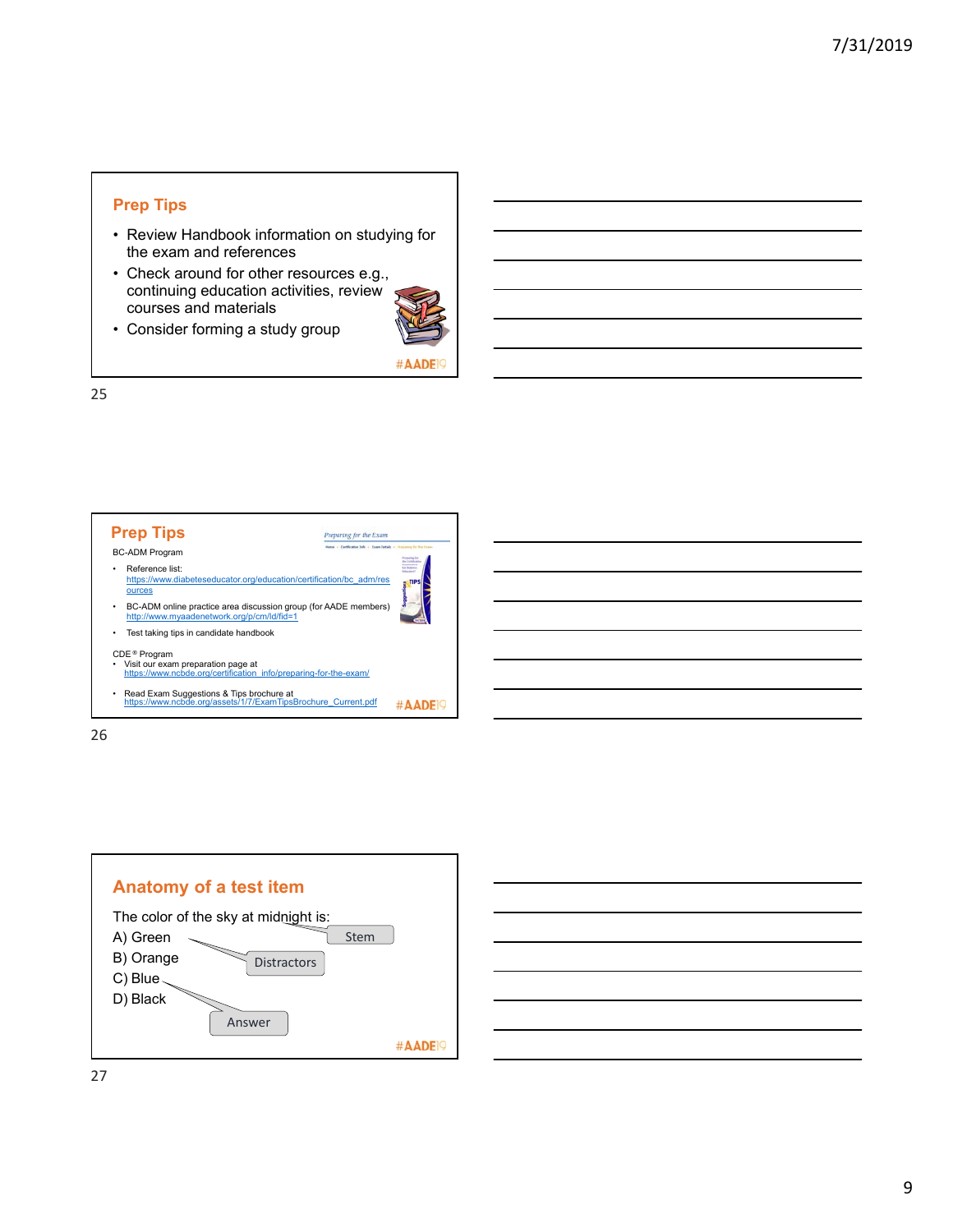# **Test Taking Strategies**

- Focus on the stem
- Read every option
- Look for strategic words
	- Best, first, immediately, most appropriate, most likely, initial, next, primary
	- Look for absolutes, such as always, never
	- Safety issues

Silvestri, L.A. (2014). *Saunders Comprehensive Review for the NCLEX‐RN Examination* (6th ed.).

28

# **Working the Test**

- Pace yourself:
	- Estimate amount of time per question
	- Know where you are at halftime
- Use ALL the time allowed
- No blanks- answer all guess
- Changing answers?
- Avoid careless errors

#AADE<sup>19</sup>

#AADE<sup>19</sup>

29

## **Working the Test: Common Errors**

- Avoiding the easy answer; thinking you need a complicated answer
- Missing an important word ("most important", "best", "usually")
- Ignoring the patient's characteristics
- Being thrown by a technical term
- Looking for a "right" answer which is not among the choices
- Selecting a response which is idealistic, controversial, or unrealistic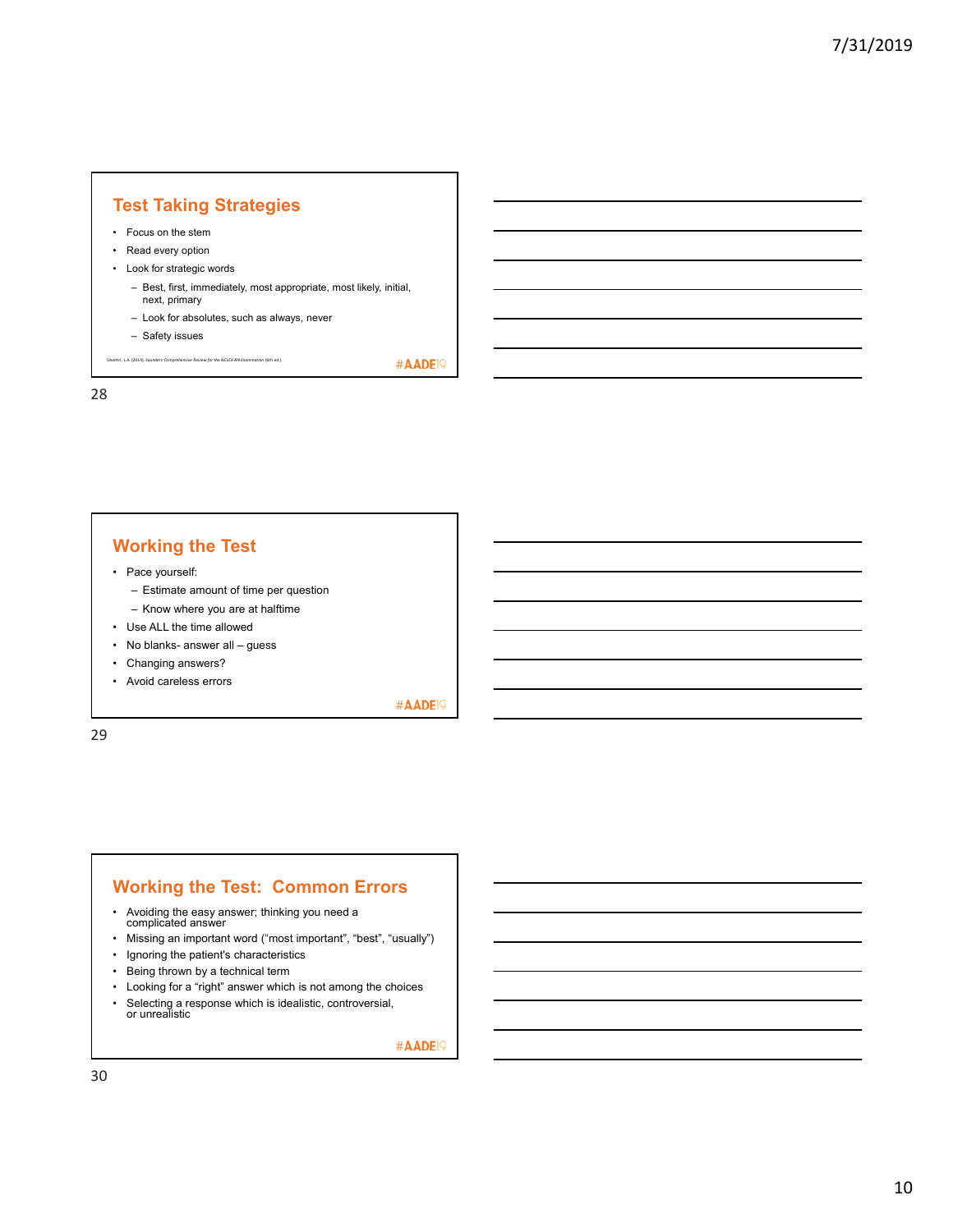# **Working a Test Item**

What is a common symptom of cardiovascular autonomic neuropathy ?

- Fixed heart rate
- Tachycardia with exercise
- Headaches
- Burning and numbness in feet

| Heart =Autonomic<br>(not feet)<br>complications |  |
|-------------------------------------------------|--|
|                                                 |  |

#AADE<sup>19</sup>

31

## **Prep Tips-Practice Exams**

- Still nervous about exam day? Consider making use of a practice examination
- BC-ADM Program Learn more at: https://www.diabeteseducator.org/education/certi fication/bc\_adm/resources
- CDE<sup>®</sup> Program Learn more at: https://www.ncbde.org/certification\_info/studying -for-the-examination/#PracticeExam

#AADE<sup>19</sup>

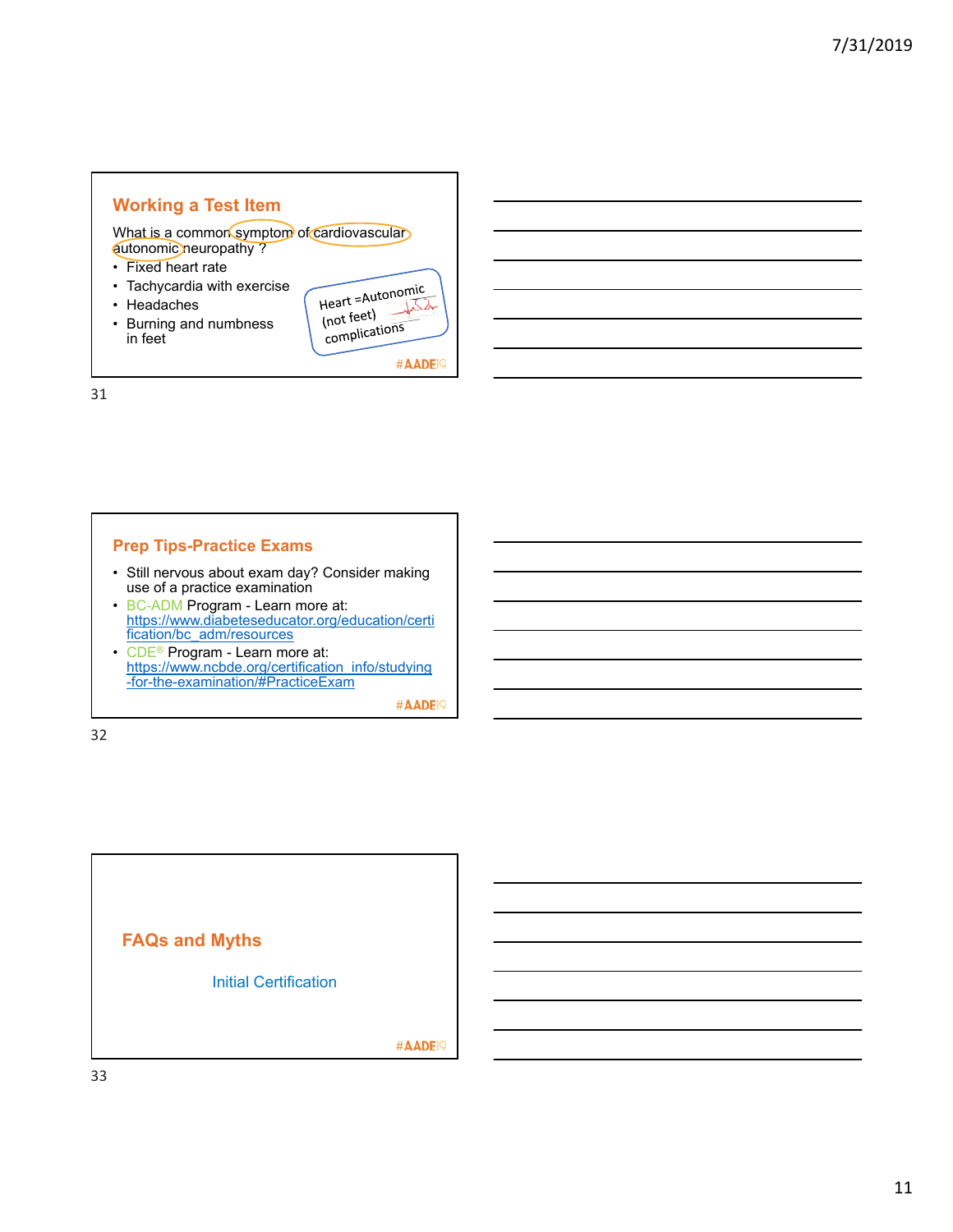#### **BC-ADM Initial Certification: FAQs & Myths**

- How do I document my Clinical Practice Hours?
- Once I take the exam, how long before I get my score and how will I be notified?
- **Myth**: To practice, you need to have both credentials, the CDE an the BC-ADM
- **Myth**: Having the BC-ADM certification changes scope of practice
- **Myth**: Clinical practice hours while in training count towards the 500 required hours

#AADE<sup>19</sup>

34

## **CDE® Initial Certification: FAQs & Myths**

- What counts for experience?<br>https://www.ncbde.org/certification\_info/professional-practice-<br>experience/
- 
- How do I track experience? Myth: RNs need a bachelor's degree
- Myth: Two years of practice must be: a) in diabetes or b) full<br>time
- Myth: Work/volunteer role must be full-time diabetes education positions Myth: Work/volunteer diabetes education hours don't count unless doing a minimum of 4 hours per week
- 

#AADE<sup>19</sup>

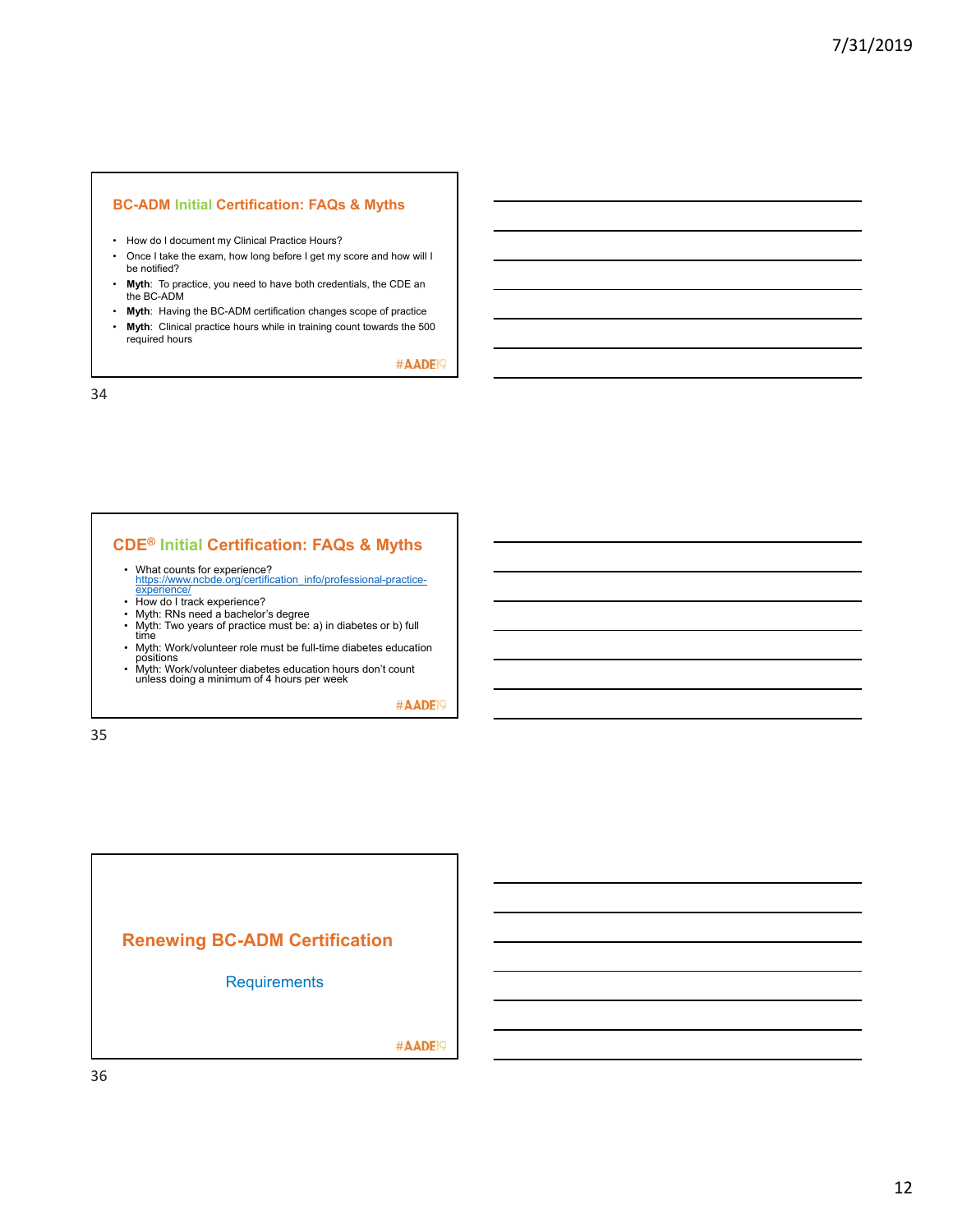# **BC-ADM Practice Hours for Renewal**

• A minimum of 1000 practice hours related to your role as an advanced diabetes manager must be completed within the 5 years preceding the postmark on your renewal application submission

#AADE<sup>19</sup>

37

# **6 Professional Development Categories-BC-ADM Renewal** • Category 1 CEU's • Category 2 Academic Credits • Category 3 Presentations • Category 4 Publications/Research • Category 5 Preceptor • Category 6 Professional Service https://www.diabeteseducator.org/education/certification/bc\_adm/renewal ed.pdf?sfwse

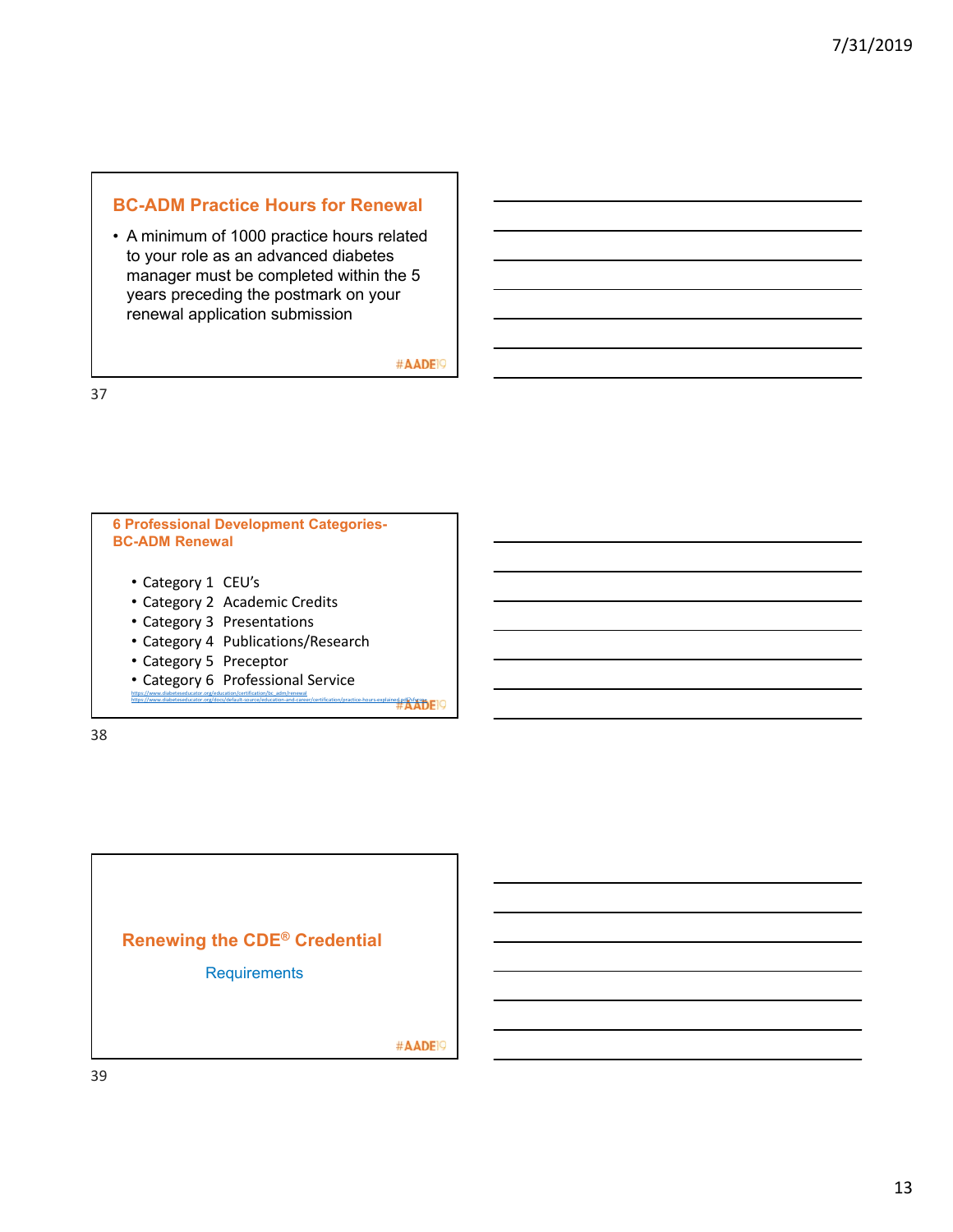

## **Renewing the CDE® Credential**

#### **What's New for Renewal of Certification?**

- Reminder– Retired status available for those no longer practicing in diabetes education (volunteer or employment) – small one time fee, recognition on NCBDE web site
- Practice Requirement no changes

#AADE<sup>19</sup>

#AADE<sup>19</sup>

41

## **Renewing the CDE® Credential**

#### **What's New for Renewal of Certification? (continued)**

- Exam Option year-round testing in approximately 300 exam sites
- Continuing Education Option Expanded CE Activities
- Additional deadline "Grace period" available from December 16 – March 31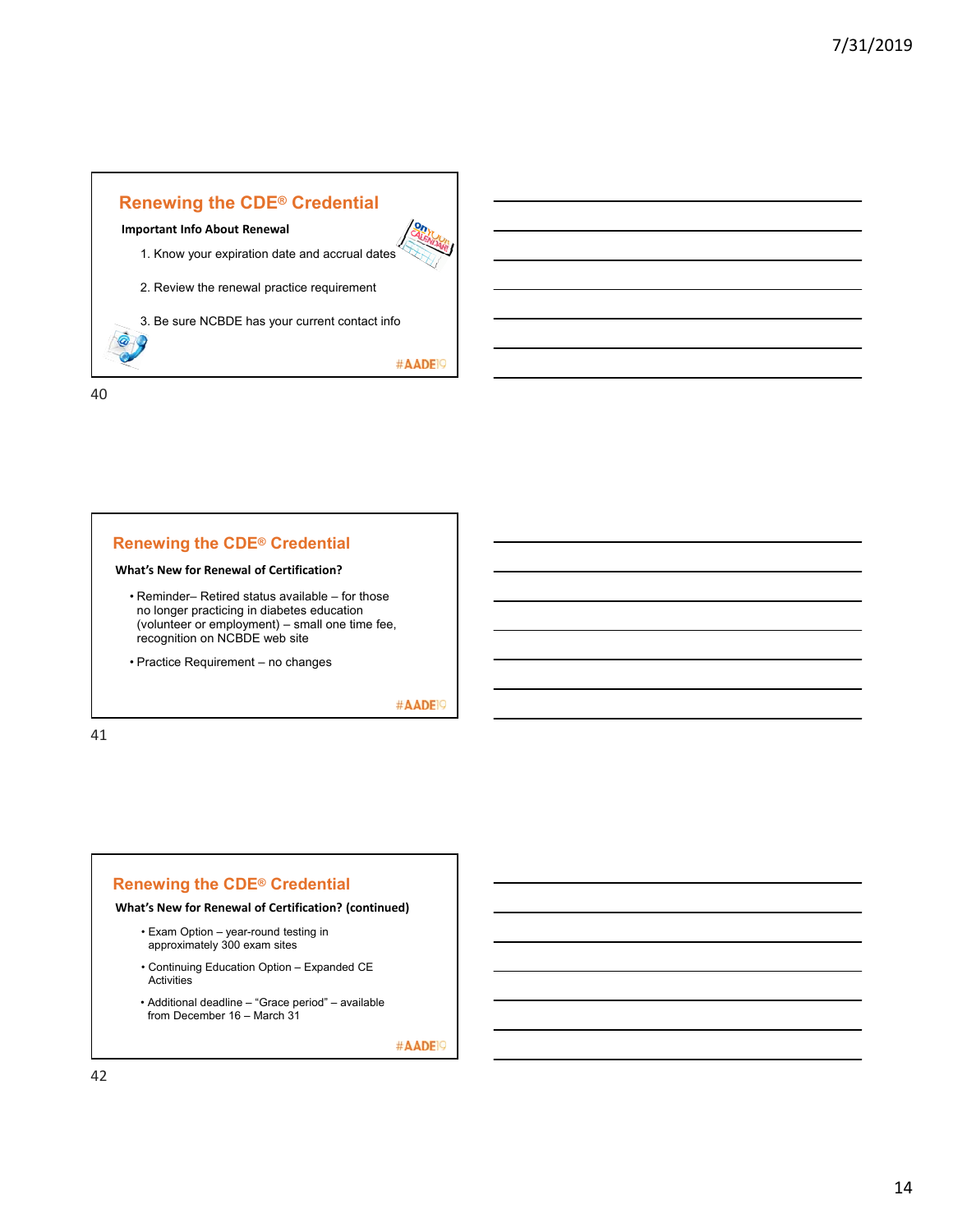## **Renewing the CDE® Credential**

#### **Renewal: Eligibility Requirements**

- Maintain original license/registration held at the time of your initial certification
- Accrue minimum of 1,000 hours of professional practice experience during five-year certification cycle
- Document 75 hours of continuing education
- activities or pass exam. • Apply and pay application fee for renewal method chosen

#AADE<sup>19</sup>

43

## **Renewing the CDE® Credential**

#### **Renewal: Eligibility Requirements Professional Practice**

• What it is?

• Providing direct/indirect professional contribution to the care and self-management education of people with diabetes

• What it is not?

• Employment in manufacture, direct sales or distribution of diabetes-related products or services

#AADE<sup>19</sup>

44

## **Renewing the CDE® Credential**

#### **Renewal: Continuing Education Option - Expectations**

- Health professionals specializing in diabetes education will demonstrate through renewal of certification: knowledge and skills are up-to-date, ability to practice proficiently, safely, and in a manner consistent with current National Standards of Diabetes Self-Management Education and Support (NSDSMES).
- All CDEs who select renew by continuing education will engage in a personal assessment to identify professional needs and participate in appropriate activities that are inclusive of the Examination Content Outline in the current Handbook.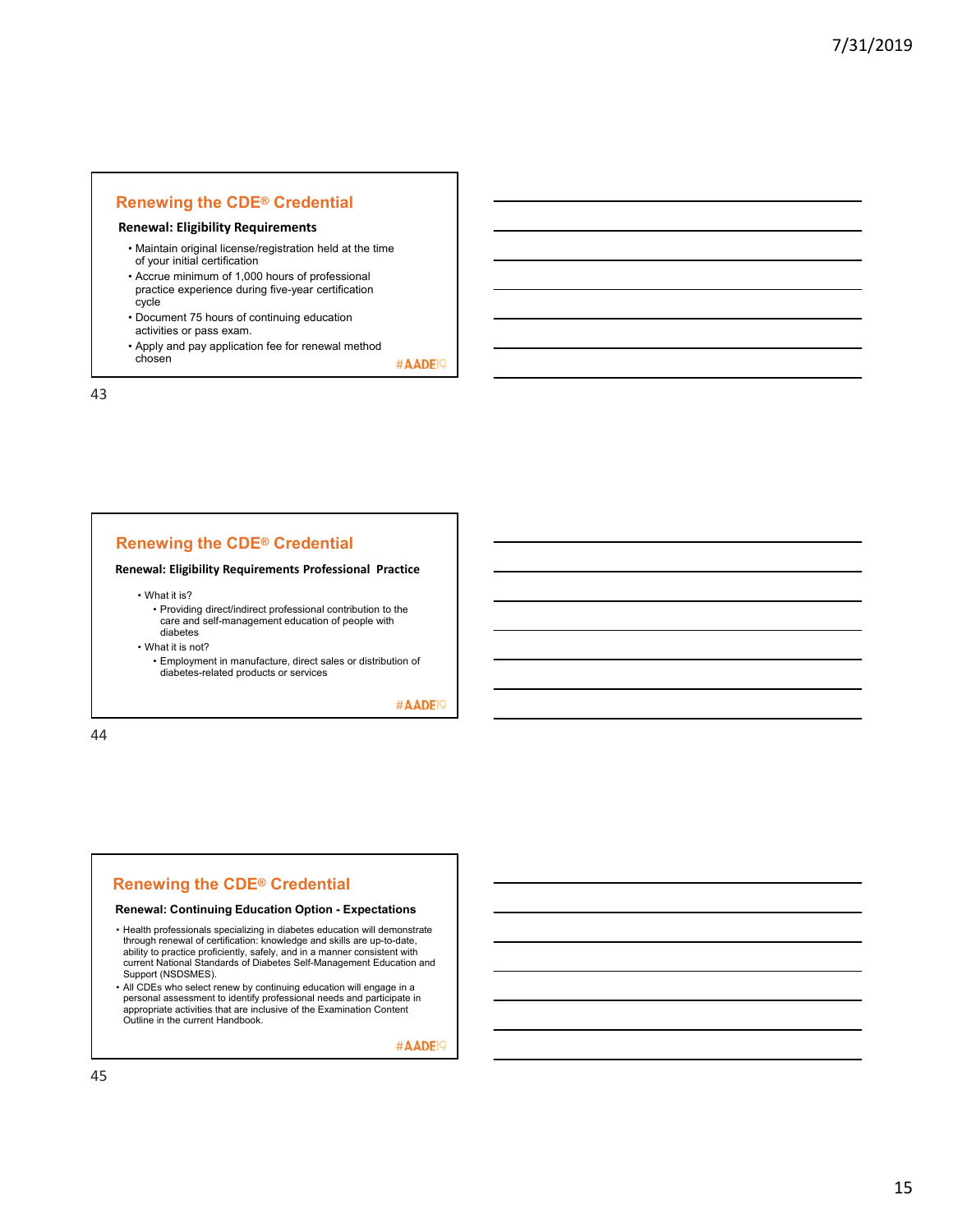## **Renewing the CDE® Credential**



# **Renewal: Continuing Education Option**

Minimum total of *75 clock hours of continuing education in content areas applicable to diabetes within your accrual cycle. You can earn hours through both the Formal and Expanded Continuing Education Activities.*

Formal CE:

- Activities need to be related to Diabetes
- At professional level that enhances the quality and effectiveness of diabetes education practice
- Does NOT have to be discipline-specific, nor does it have to be in any specific area of concentration.

#AADE<sup>19</sup>

46

## **Renewing the CDE® Credential**

**Renewal: Continuing Education Option – Formal Activities**

**Formal Continuing Education Activities (Traditional CEs)**

- 1. Need to be approved by a provider on the NCBDE List of Recognized Providers
- 2. A minimum of 45 of the 75 hours must be earned from this Formal Activities categories (remaining 30 under the Expanded Activities).
- 3. Not required to earn hours under the Expanded.
- 4. Note that if you are NOT using hours from the Expanded Activities, you will need to earn all the hours under the Formal Activities**.**

#AADE<sup>19</sup>

47

# **Renewing the CDE® Credential**

**Renewal: Continuing Education Option – Expanded Activities**

#### **Expanded Activities**

- 1. Includes taking academic courses, giving presentations, writing publications, and Service as Mentor in NCBDE mentorship program
- 
- 2. Maximum of 30 hours can be used from the Expanded. See Table B in the renewal handbook for individual limits for each Expanded Category.
- 3. Using Expanded CE hours is not required to renew.
- 4. If you will not be using hours from the Expanded Activities, then all your CE will need to be earned from the Formal Activities**.**
- 5. Expanded activities need to be related to diabetes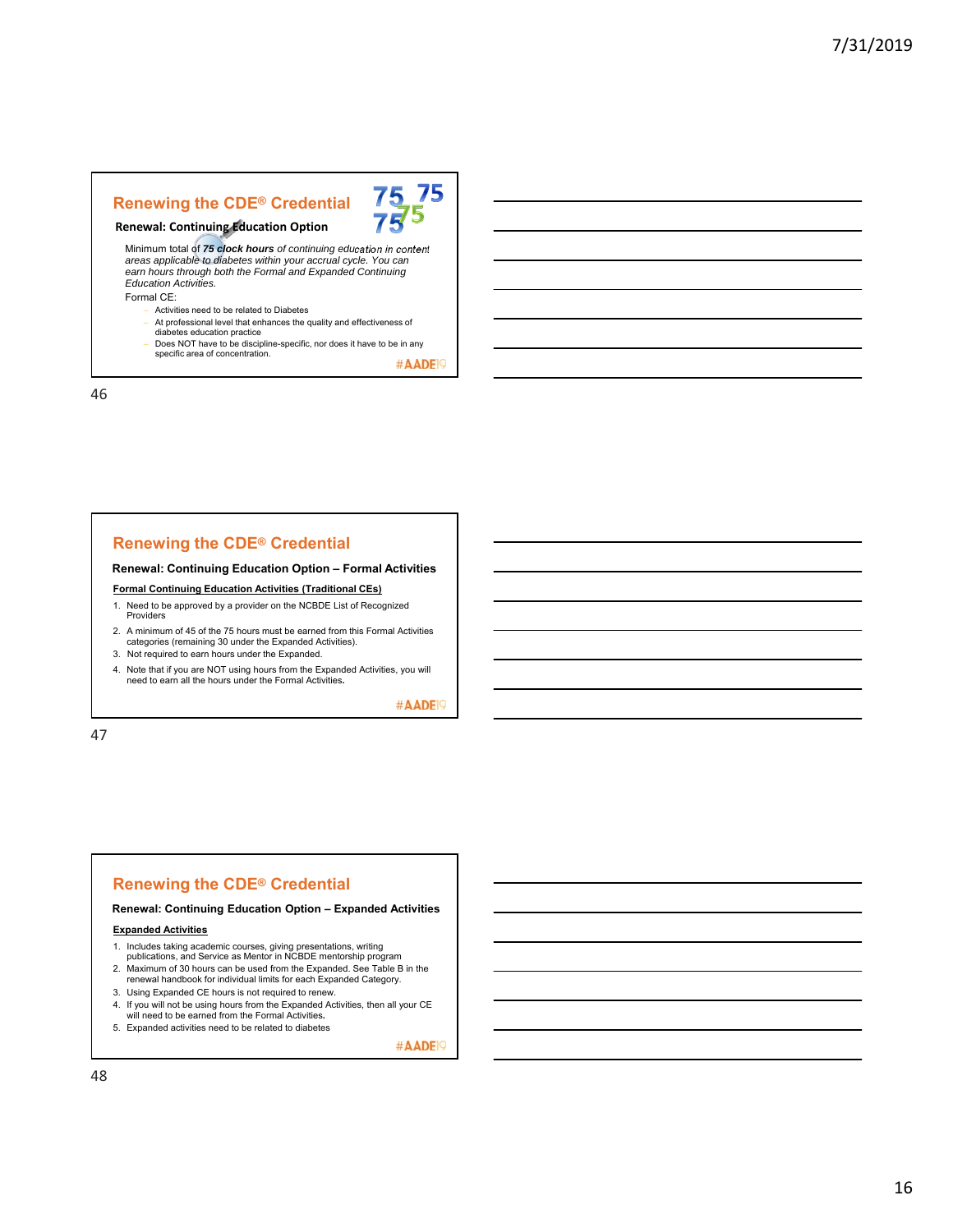## **Renewing the CDE® Credential**

**Renewal: Continuing Education Option - Guidelines**

For additional details on the Formal and Expanded Activities Categories, please refer to Tables A and B in the:

Renewal by Continuing Education Update for CDEs Renewing in 2017 and Later: Guidelines for Reporting Continuing Education Activities or the current Renewal Handbook.

Download available on the NCBDE web site at: https://www.ncbde.org/assets/1/7/RenewalGuidelinesExpDoc\_final.pdf

#AADE<sup>19</sup>

49



| $\overline{\phantom{a}}$ |                                   |
|--------------------------|-----------------------------------|
|                          | and the control of the control of |
|                          |                                   |
|                          |                                   |
|                          |                                   |
|                          |                                   |

50



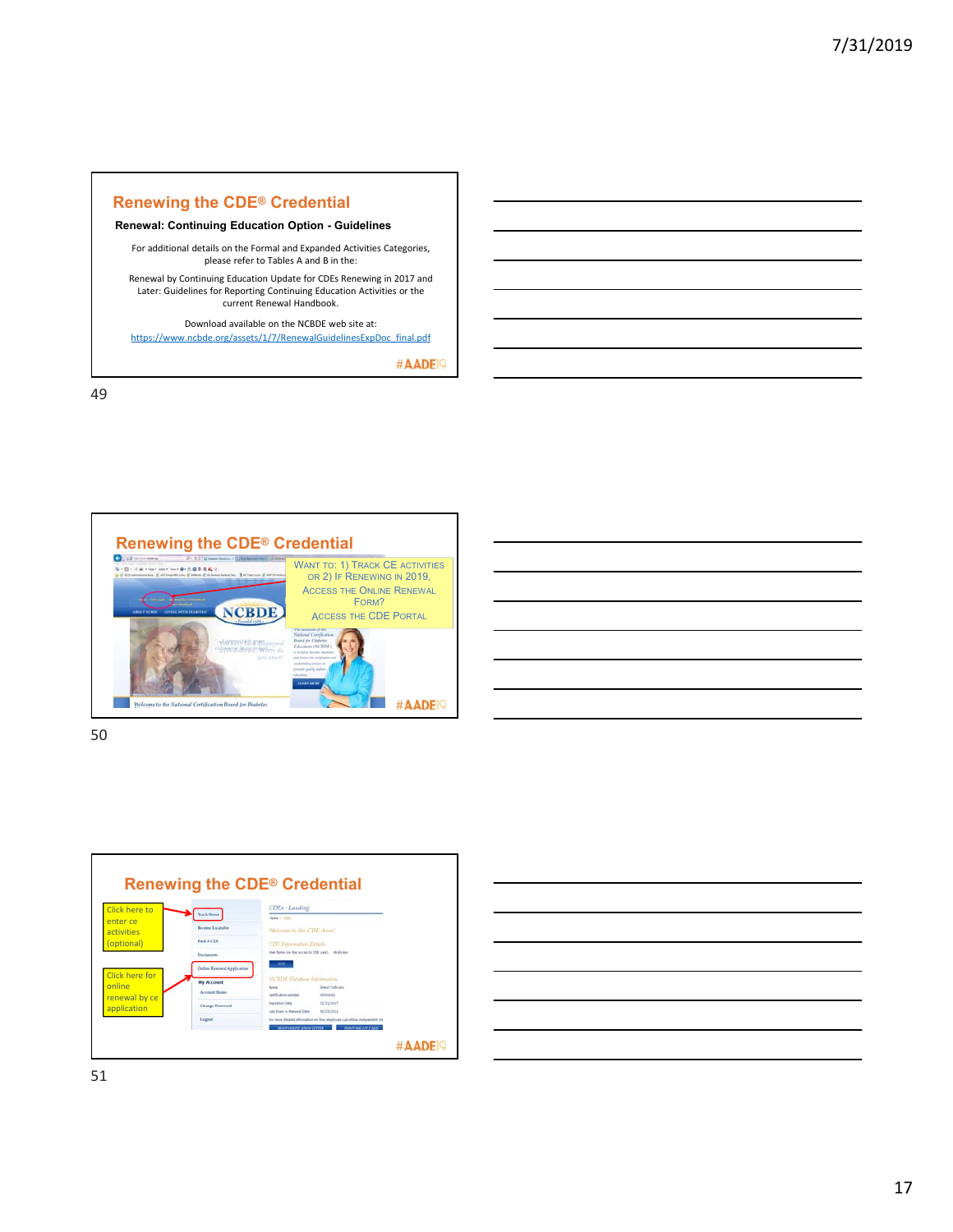

## **BC-ADM Renewal FAQs, Myths and Facts**

- What if I fail the first time?
- Myth I can take the exam any time throughout the year
- Myth I can accumulate my CE's over 6 years
- Myth I will pay the member fee if I join at any time
- Myth The number of practice hours to renew is the same as for the initial application

#AADE<sup>19</sup>

53

#### **CDE® Renewal of Certification: FAQs & Myths**

- How do I track renewal experience?
- Myth Working in industry is not acceptable.
- Myth Must accrue 200 hours/yr.
- Myth I have to be working full time as a diabetes educator to renew.
- Myth I have to be directly providing DSMES to people living with diabetes for experience to count for renewal.
- Myth The word "diabetes" must be in the CE<br>activity's title to count.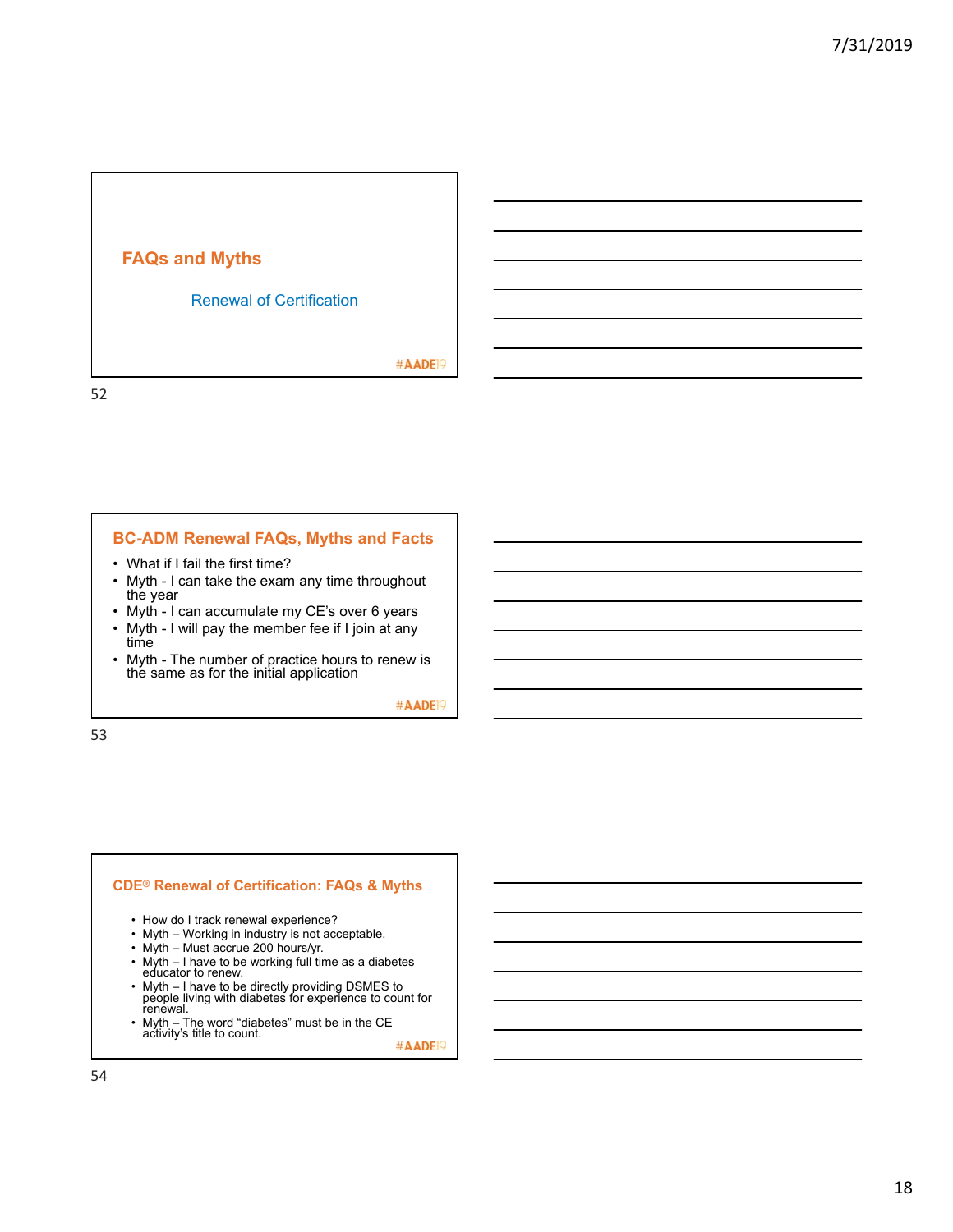## **How to Apply - CDE® Program**

*Be sure you've reviewed the appropriate handbook before starting the application process.* 

Initial Certification & Renewal of Certification by Exam: PSI/AMP administers the examination process for NCBDE, including application submission. Reach them at <u>www.goamp.com, info-</u><br><u>AMP@goamp.com</u>, 913-895-4600.

Renewal of Certification by Continuing Education: NCBDE oversees the renewal by continuing education application process: www.ncbde.org, info@nbde.org, 877-239-3233.

#AADE<sup>19</sup>

55

## **How to Apply-BC-ADM**

*Be sure you've reviewed the candidate handbook before starting the application process* 

<mark>Castle WorldWide administers t</mark>he examination process for<br>AADE, including application submission. Reach them at<br>ibt@castleworldwide.com, 919-572-6880

Online application can be accessed here:<br><u>https://castleworldwide.com/aade/public/Welcome.aspx?AppSyst</u> https://ca<br>emID=6

#AADE<sup>19</sup>

56

# **AADE**

- bcadm@aadenet.org
- www.diabeteseducator.org
- 1-800-338-3633
- National Office:
- 200 West Madison St, Suite 800, Chicago, IL 60606
- https://www.facebook.com/diabeteseducat or/